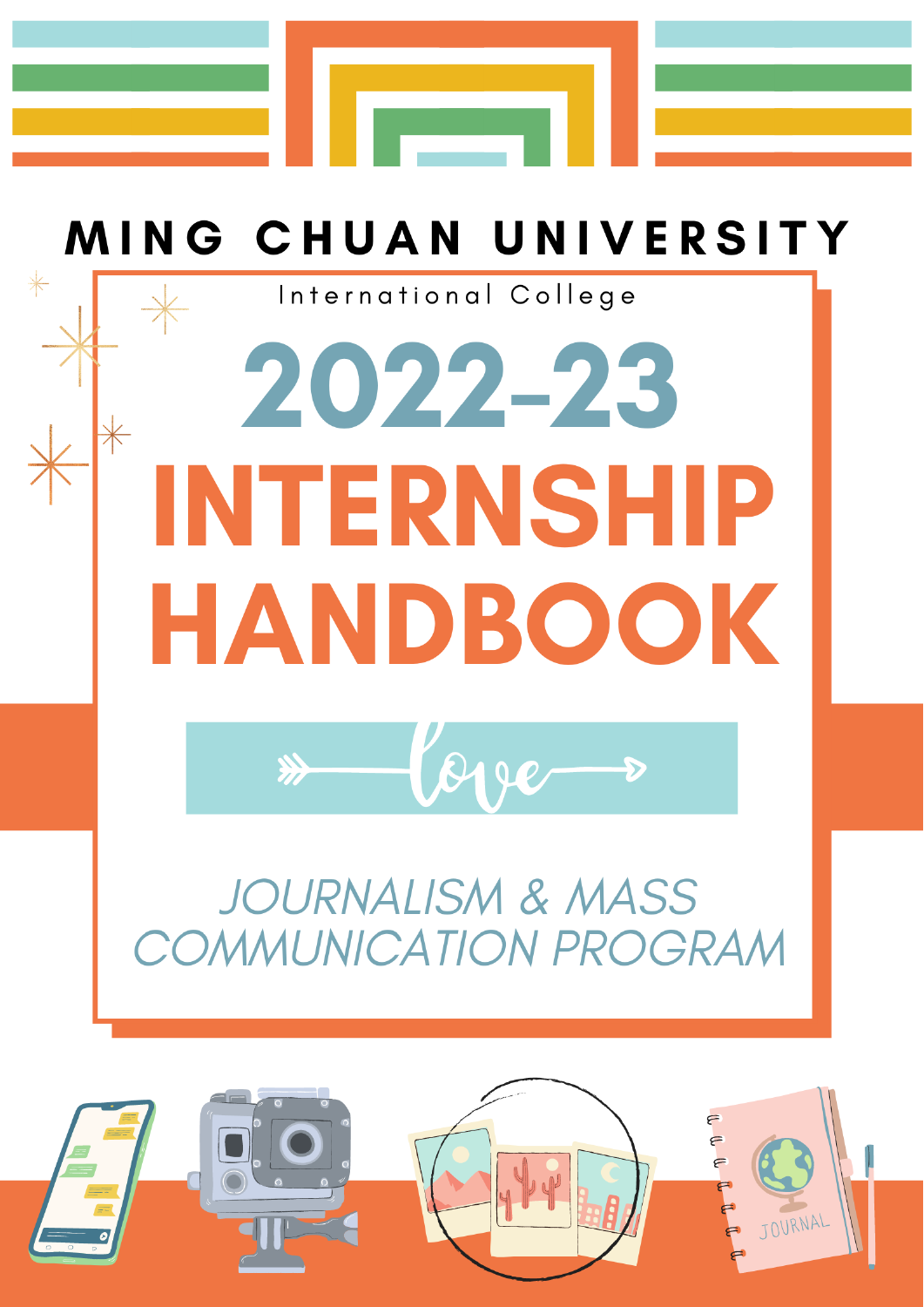#### Table of Content 1. MCU International College Internship Regulations

2. Rules for Implementation for MCU International College Journalism and Mass Communication Program Internship

3. Samples of Internship Companies

4. International College of MCU Internship Agreement Form

5.Guardian's Consent Form

6. Internship Hourly Record

7. Internship Report Form

8. Internship Flow Chart

9. Internship Evaluation Form

10. Employer Satisfaction Survey for Intern Students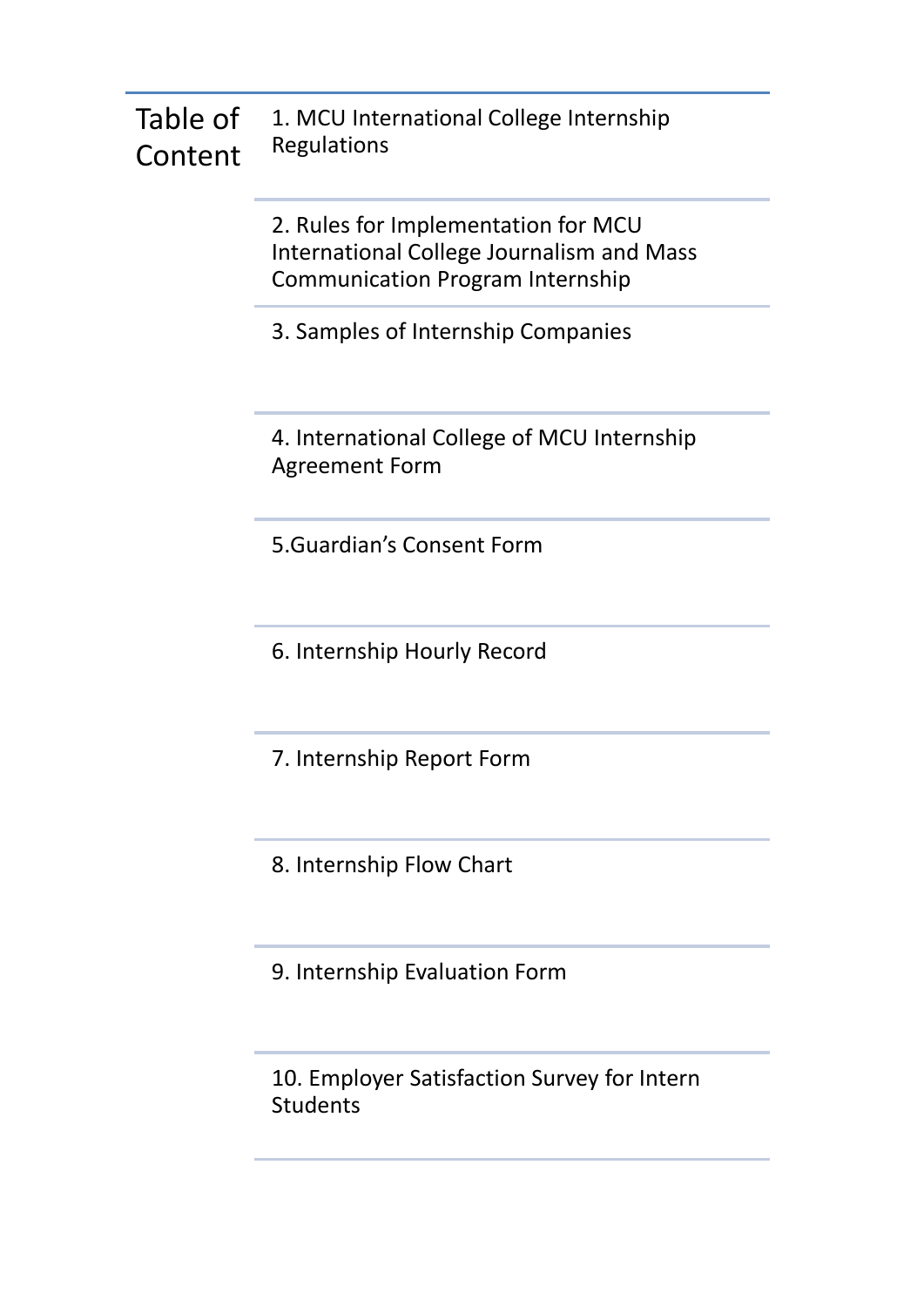## **Ming Chuan University International College Internship Regulations**

- **Article 1** The rules are formulated in order to allow the students of the Journalism and Mass Communication Program of the International College (IC) to coordinate theory with practice and increase practical experience.
- **Article 2** The internship program is considered a 3-credit professional course covering practical operations training.
- **Article 3** The internship program runs in the 1st semester of the senior year, 288 hours are required to complete.
- **Article 4** There are two kinds of internship: flexible internship and unified distribution internship.
- Article 5 Any transfer student with a related major whom has completed an internship in his/her former school may submit an internship certificate issued by their former school, including the following details: internship place, internship department, internship subjects, internship time, chairperson's seal/signature, school's official seal, and report of internship, for approval by the dean and chairperson. On approval up to 144 hours of the internship may be waived.
- **Article 6** During the internship period, full-time instructors and teaching assistants shall guide, review and recommend improvements on the internship process.
- Article 7 When the internship is completed, the internship organization should complete internship evaluation form and return it to the Journalism and Mass Communication Program office.
- **Article 8** The evaluation standards for internship are as follows:
	- 1. Internship record, including hourly record, agreement and evaluation form (5%)
	- 2. Mid-term internship report (40%)
	- 3. Final internship report and oral presentation (55%)
- **Article 9** The punishment for violation of internship regulations:
	- 1. The 288-hour internship should be completed before the end of the 1st semester of the senior year. If the hours have not been completed by the deadline, the 3 credit "Media Internship" course will not be issued.
	- 2. Interns should uphold the reputation of the International College at all times. This includes strictly observing the regulations of the sponsoring organization, being punctual, avoiding absences and honoring the full, agree-upon length of the internship. Violation shall be punished according to related regulations.
	- 3. If any student is found falsifying an internship work agreement, internship hours or internship evaluation performance, he/she will fail the "Media Internship" class and will receive 1 to 2 Level demerits according to Article 9 of Reward and Punishment of Students Regulations, "Have shown disrespect to or not heeded the instructions of instructors and elders" and "Have been absent without leave at a work-study job offered by the university."
- **Article 10** These regulations are applicable to the students enrolled in the Journalism and Mass Communication Program.
- Article 11 Rules for the implementation of these regulations will be formulated separately.
- **Article 12** These regulations were adopted by the International College Academic Affairs Committee and University Academic Affairs Committee, and approved by the present. The procedure for amendment is the same as above.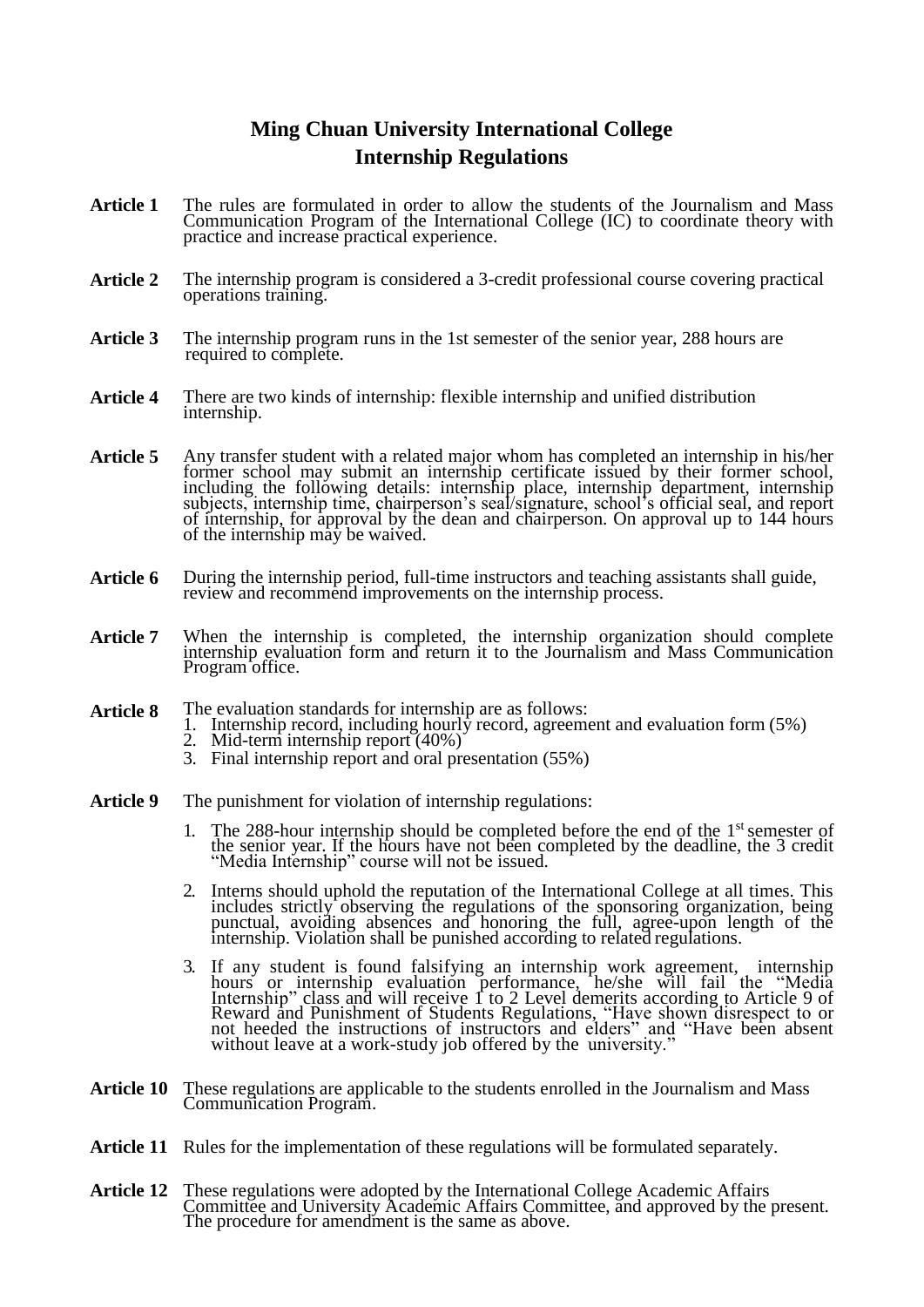# **Rules for Implementation of Ming Chuan University International College Journalism and Mass Communication Program Internship**

- I. These rules are formulated according to Article 11 of Ming Chuan University International College Internship Regulations.
- II. Internship types:
	- 1. Flexible internship

### 1) Internship Organizations:

- $\triangleright$  Public or private industries or organizations
- $\triangleright$  Non-profit organizations in Taiwan or overseas
- $\triangleright$  Limited to not more than 3 organizations
- $\triangleright$  Relate to journalism or mass communication related major. Such as magazine, newspaper, Film, TV, radio, internet/online media, social media, marketing, advertising or public relations etc. (Samples show in Appendix 1)

### 2) Internship procedure:

The students in the end of their junior year should choose the time and place of the internship, and report to IC office for the following duties:

- $\triangleright$  To fill out and submit the Internship Agreement (Appendix 2)
- To provide Guardian's Consent Form (Appendix 3)
- $\triangleright$  The number of internship hours can be calculated after the supervisor approves the above documents.
- 3) Internship Period:

Students may choose summer vocation or ordinary days to complete the 288-hour internship.

- 4) Other related regulations:
	- A. During the semester: The number of internship hours should not exceed 20 per week (Monday to Sunday); excess hours will not be counted.
	- B. During summer vocation: The number of internship should follow the Labor Standard Law. 8 hours will be calculated as one full day. If the supervisor at the internship organization asks for overtime, an Overtime Certificate shall be filled out and approved and signed by that supervisor. 0.5 to 4 overtime hours per day can be recognized, whereby the number of overtime hours should not exceed 12 hours per week. Any excess hours will not be calculated. Any Overtime Certificates, Hourly Records and photocopies of Time Cards must be submitted before the deadline.
	- C. Hourly Record Form (Appendix 4) should be submitted to IC office for recording before the end of the semester; if delayed, the number of internship hours will be cut in half and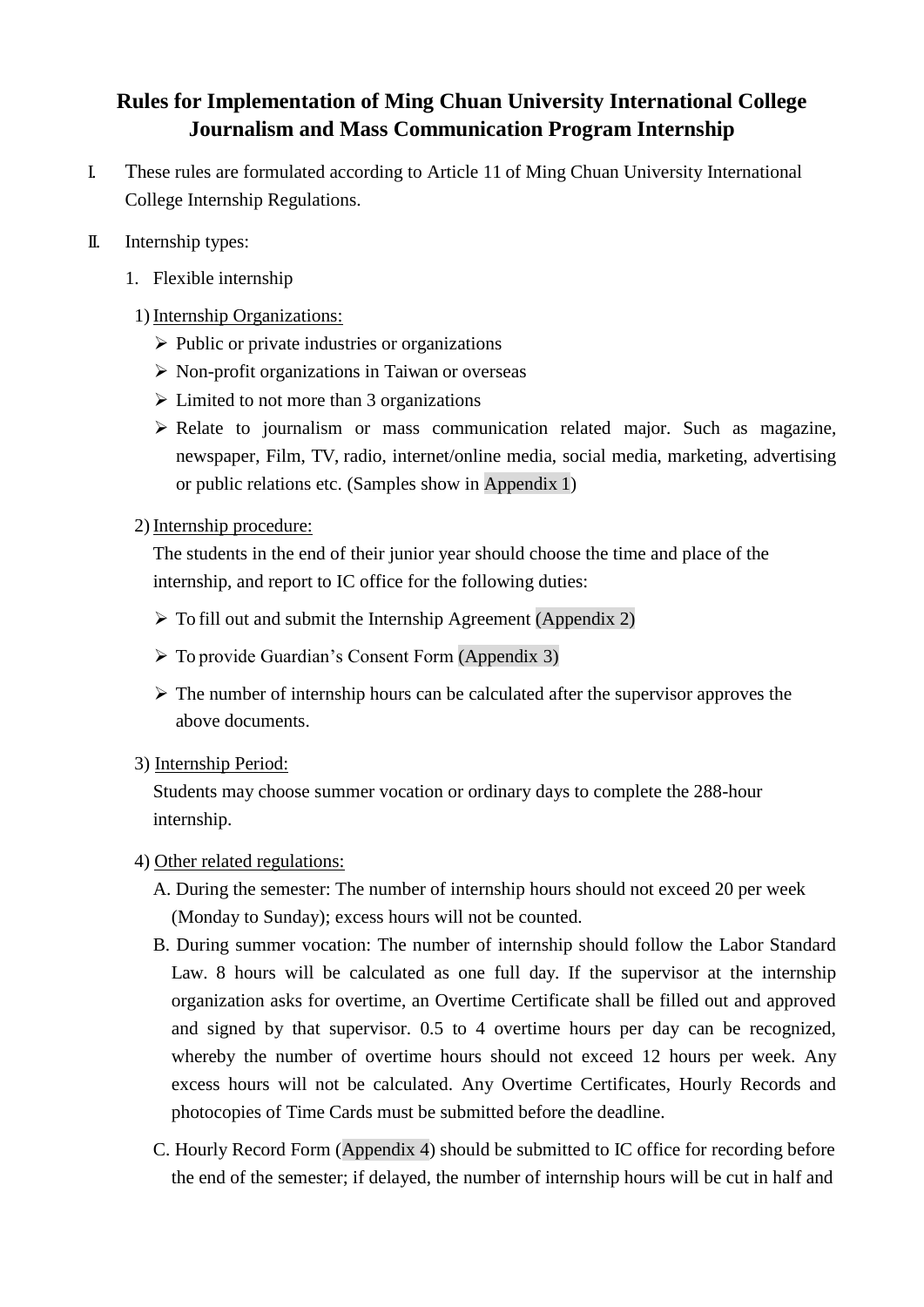no internship hours will be recognized if the delay is over one month.

- D.Any student who chooses the flexible internship and wants to leave during a period of internship should notify the internship organization and IC office 10 days in advance.
- E. After completing half of the internship hours, students should write an internship report of at least 2,000 words and submit it to IC office as mid-term evaluation. It will be scored by JMC program professors.
- F. After completing all 288-hour internship, students should submit a final internship report of at least 3,500 words and present in the "Media Internship" (course number: 27412) class as final evaluation. Any student who does not submit the final report before the end of the semester is considered as not having completed the internship.

#### 2. Unified distribution internship:

#### 1) Internship place:

Lecturers of the IC consult with competent authorities of Media industry or any related organizations for placements, including magazine, newspaper, TV, radio, online media, advertising or public relations etc.

- 2) Internship procedure:
- Taiwan's internship organizations and the number of persons allowed for internship will be announced if there is any opportunity.
- If the number of registered persons exceeds the number allowed by the proprietor, the primary selection shall be made on the basis of the academic and conduct grade average for the total 6 semesters.
- If the internship organization does not provide insurance package, students shall buy their own accident insurance.
- 3) The term of internship:

From the end of June 2022 to mid-January 2023 is the suggested time during which the 288-hour internship should be completed. Students that do not complete required hours within this time should obtain approval from the internship organization and report to IC office to extend the days of internship or find another internship organization in order to make up the number of hours.

- 4) Other related regulations:
	- A. Eight hours will be calculated as a full day. If the supervisor at the internship organization asks for overtime, an Overtime Certificate shall be filled out and approved and signed by the supervisor. 0.5 to 4 hours per day can be recognized as overtime, where the number of overtime hours should not exceed 12 hours per week. Any excess hours to this will not be calculated. Any Overtime Certificates, Hourly Records and photocopies of Time Cards (signed by the supervisor with the company seal/stamp) shall be submitted to school office before the end of the semester. The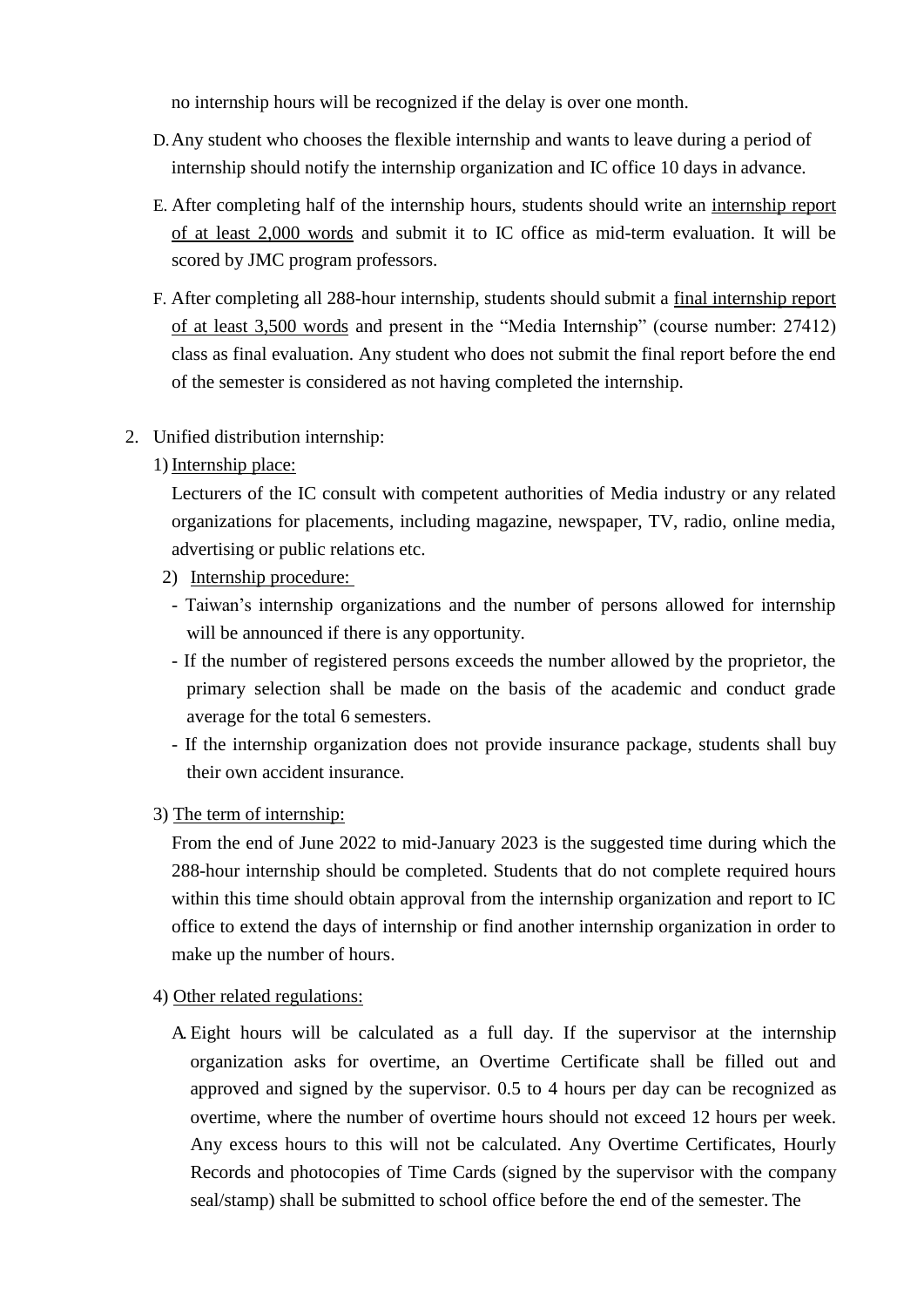number of hours covered in overtime must be verified, where in cases that time cards are unavailable, a certificate issued by the supervisor is required. If submission of these records is delayed, the number of internship hours will be cut in half and no internship hours will be recognized if the delay is over one month.

- B. During unified distribution internship, if any unavoidable incidents, such as natural disasters happen, the insufficient hours of internship shall be made up contiguously. If any traffic accidents happen, the school office should be immediately notified, and the insufficient hours shall be made up after the student recovers. As for leave due to sickness, personal reasons or funeral affairs, intern students should report to the supervisor of the organization for approval. Leave hours should be made up at a later time.
- C. After completing half of the internship hours, students should write an internship report of at least 2,000 words and submit it to IC office as mid-term evaluation. It will be scored by all JMC program professors.
- D. After completing all 288-hour internship, students should submit a final internship report of at least 3,500 words and present in the "Media Internship" class as final evaluation. Any student who does not submit the final report before the end of the semester is considered as not having completed the internship.
- III. If any difficulties or requests for change occur during internship period, students should directly contact program secretary. Office Tel: (02) 2882-4564 ext 2408.
- IV. Internship will be evaluated by the supervisor according to the student's punctuality and absence record, conduct, working attitude, professional knowledge, performance, adherence to rules, professional responsibility, cooperativeness and communication ability.
- V. The form and outline of contents for the internship report are shown in appendix 5.
- VI. These implementation rules are adopted by the International College Academic Affairs Committee; the procedure for amendment is the same as above.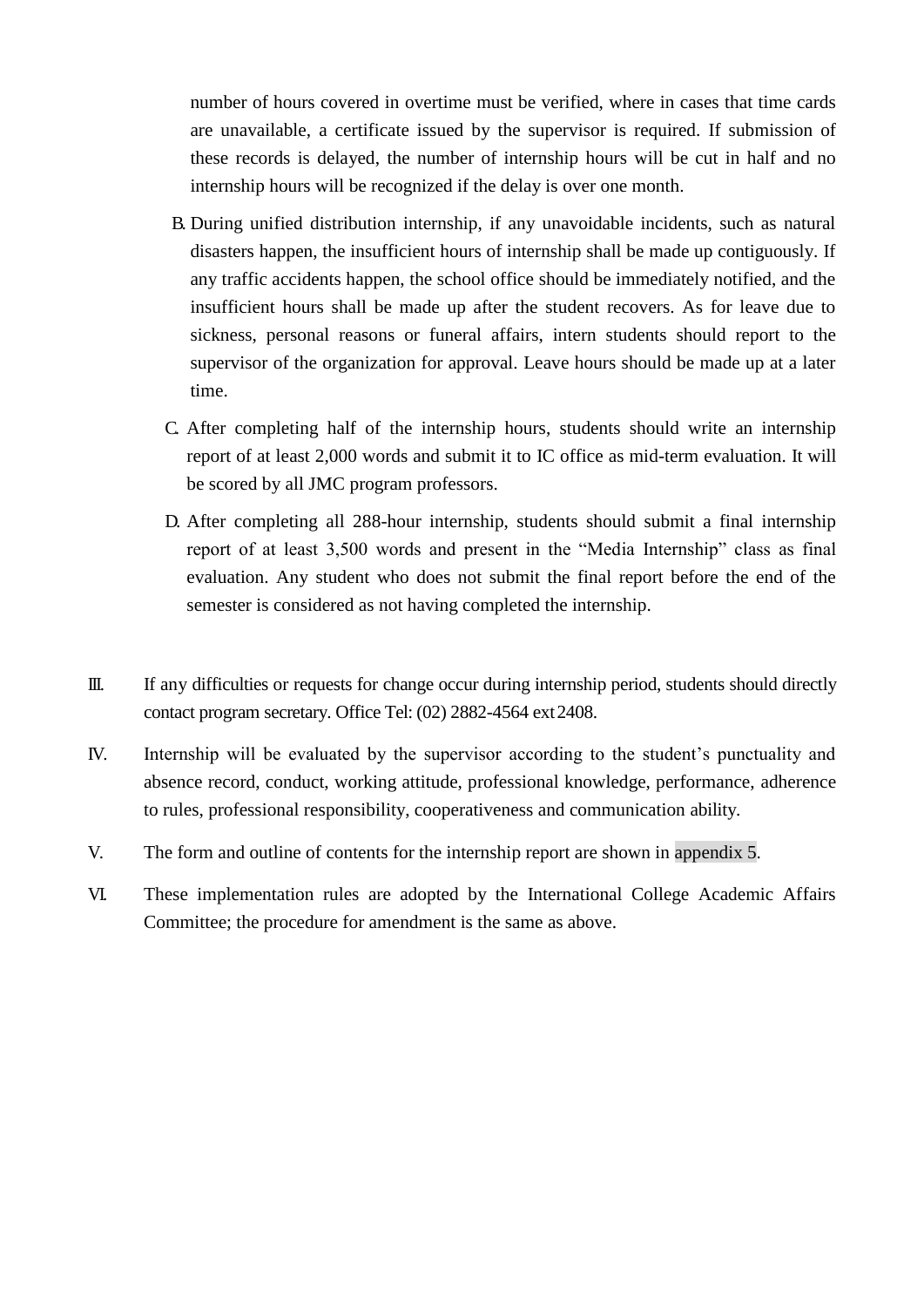# (Appendix 1)

# **Samples of Internship Companies (Media related organizations preferred)**

| <b>TV/Film</b>                                             | <b>Radio Station</b>                      | Newspaper/<br><b>Magazine/ Online</b><br><b>Media</b>              | <b>Advertising/</b><br><b>Public Relations</b> | <b>Marketing/Event</b><br><b>Planning/</b><br><b>Business</b><br><b>Development</b> |
|------------------------------------------------------------|-------------------------------------------|--------------------------------------------------------------------|------------------------------------------------|-------------------------------------------------------------------------------------|
| 華視(CTS)/大愛電視<br>台(DaAi TV)/ 三立電<br>視                       | 國立教育廣播電台<br>(National Education<br>Radio) | 親子天下雜誌<br>(Education Parenting<br>Family Lifestyle)                | 冠亞公關集團<br>(GREAT ASIA)                         | 跨際數位行銷<br>(Kua-Chi Digital<br>Marketing Ltd.)                                       |
| 東森新聞<br>(EBC News)                                         | 台北勞工教育電台<br>(Bravo FM91.3)                | 誠美社會企業<br>(Chen-Mei Arts &<br><b>Culture Social</b><br>Enterprise) | 台灣奧美集團<br>(Ogilvy & Mather<br>Taiwan)          | 斯邦奈<br>(SPUNITE)                                                                    |
| 公共電視<br>(Public Television<br>Service Taiwan)              | <b>Sony Music</b>                         | 台灣英文新聞<br>(Taiwan News)                                            | 電通安吉斯集團<br>(Dentsu Aegis<br>Network)           | 美亞企業<br>(Herxi Corp.)                                                               |
| 亞太電視網<br>(Discovery Networks)                              | 中央廣播電台<br>(Radio Taiwan<br>International) | 英文中國郵報社<br>(The China Post)                                        | 亞卓立群<br>(Startboard)                           | 愛樂酷科技<br><b>Aero Cool Advanced</b><br>Technologies Corp.                            |
| 福斯傳媒集團<br>(Fox Sports)                                     | 台北國際社區廣播電<br>臺 (ICRT)                     | 英文台北時報<br>(Taipei Times)                                           |                                                | 恩沛國際投資<br>(IMPCT.Co)                                                                |
| 香港商壹同樂動畫工<br>作室有限公司台灣分<br>公司<br>(Next Animation<br>Studio) |                                           | Mixmag Asia (Hong<br>Kong)                                         |                                                | 克耐得資訊<br>(OnRamp Lab)                                                               |
| 天大影業娱樂<br>(EPIC<br><b>ENTERTAINMENT</b> )                  |                                           | <b>TIMedia INDEX</b>                                               |                                                | 龍創科技<br>(LonTrend<br>Corporation)                                                   |
| 禾果有限公司<br>(Dennis Films)                                   |                                           |                                                                    |                                                |                                                                                     |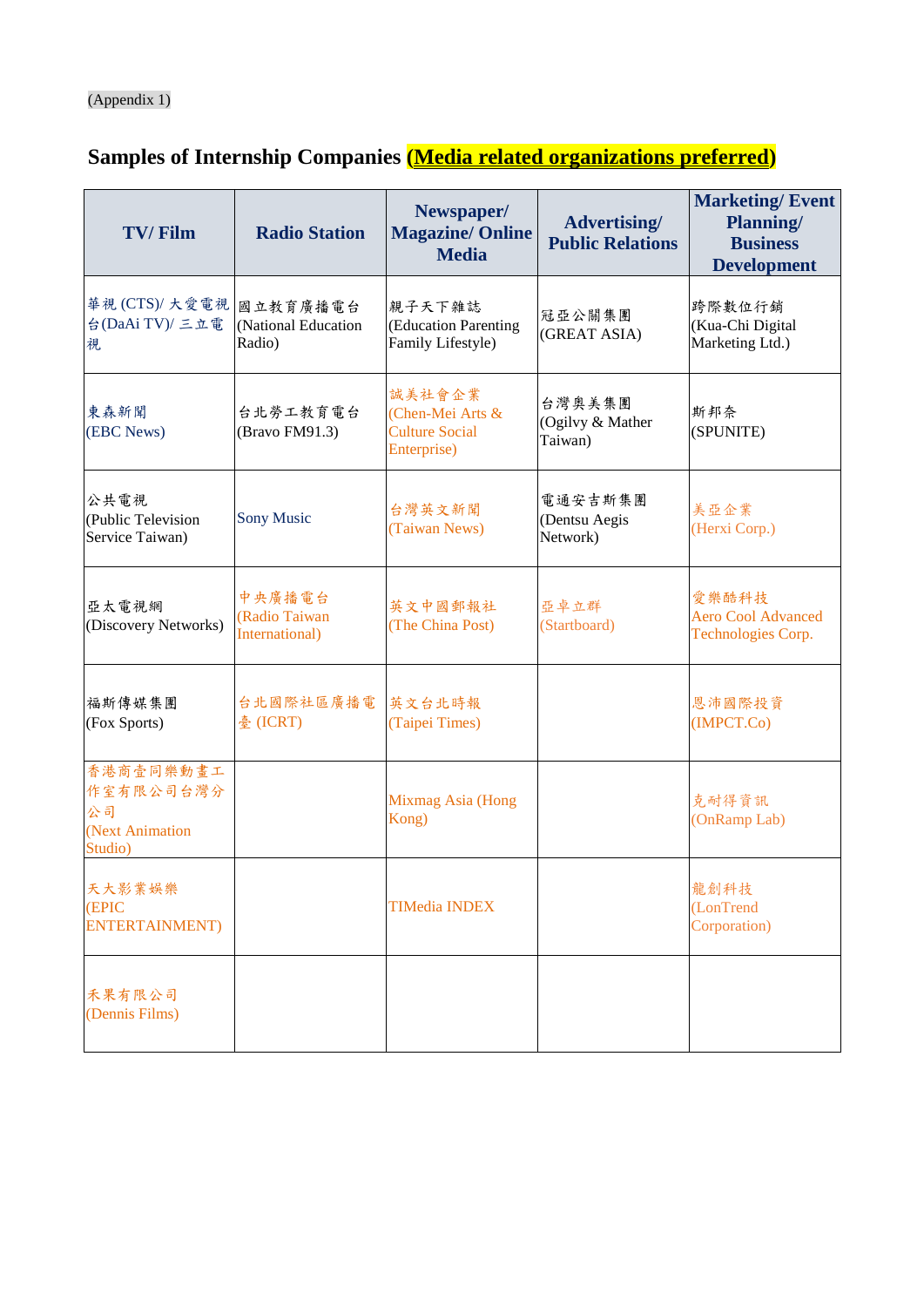(Appendix 2)

# **International College of Ming Chuan University Internship Cooperation Agreement**

銘 傳 大 學 國 際 學 院 雷習合作契約書

## **Intern**

立契約書人 Signatories

(以下簡稱甲方)(hereafter referred to as A)

銘傳大學 Ming Chuan University (以下簡稱乙方)(hereafter referred to as B)

兹因甲方同意為乙方質習機構,並由乙方實習計畫之學生至甲方營業處協助處理相關作業事宜, 經雙方同意訂定契約,遵循條款如下:

Whereas A has agreed to be an external internship institution for B's students acting as intern(s) to assist with A's operational matters. Both parties agree to sign this Agreement with the following terms:

第一條 契約期間與實習名額 Period of Agreement and Internship Quota 契約期間自民國(以下同) 年 月 日起至 年 月 日止,提供 實習名額。 This Agreement shall be valid from D/M/Y to D/M/Y. For \_\_\_\_\_\_\_\_\_ internship student quota. 第二條 實習內容 Content 甲方指示之工作內容為<br>
——————————————相關作業,乙方實習學生應受甲方之工作 監督與指揮。 The internship content instructed by Ashall be related to , and B's

students shall accept A's supervision and instruction.

 乙方之實習學生應隨時保持作業場所之整潔。 B's students shall keep the working place neat and clean all the time.

第三條 實習地點 Venue

甲方指示之營業處或辦公場所 Working place shall be determined by A.

第四條 實習時間與時數 Time and Hours

實習期間之實際工作時間由甲方與實習學生在符合相關勞動法規前提下自行約定,但應 符合乙方實習時數之最低時數 \_小時規定。實習學生應主動且明確告知甲方目前修業狀 況與實際可參與實習時間。 The internship time during the internship period shall be discussed and determined by A and B's students in accordance with the relevant labor laws and regulations. However, the internship hours shall meet the minimum 288 hours required by B. Internship students shall take the initiative to inform A about their study status and the time for participating in the internship.

第五條 實習成果 Performance

甲方於實習結束後,應提供乙方實習學生之實習表現相關資料。並同意協助乙方之實習 指導老師定期或不定期前往甲方訪視了解實習學生之實習狀況。 A shall provide the relevant data related to B's student internship performance after the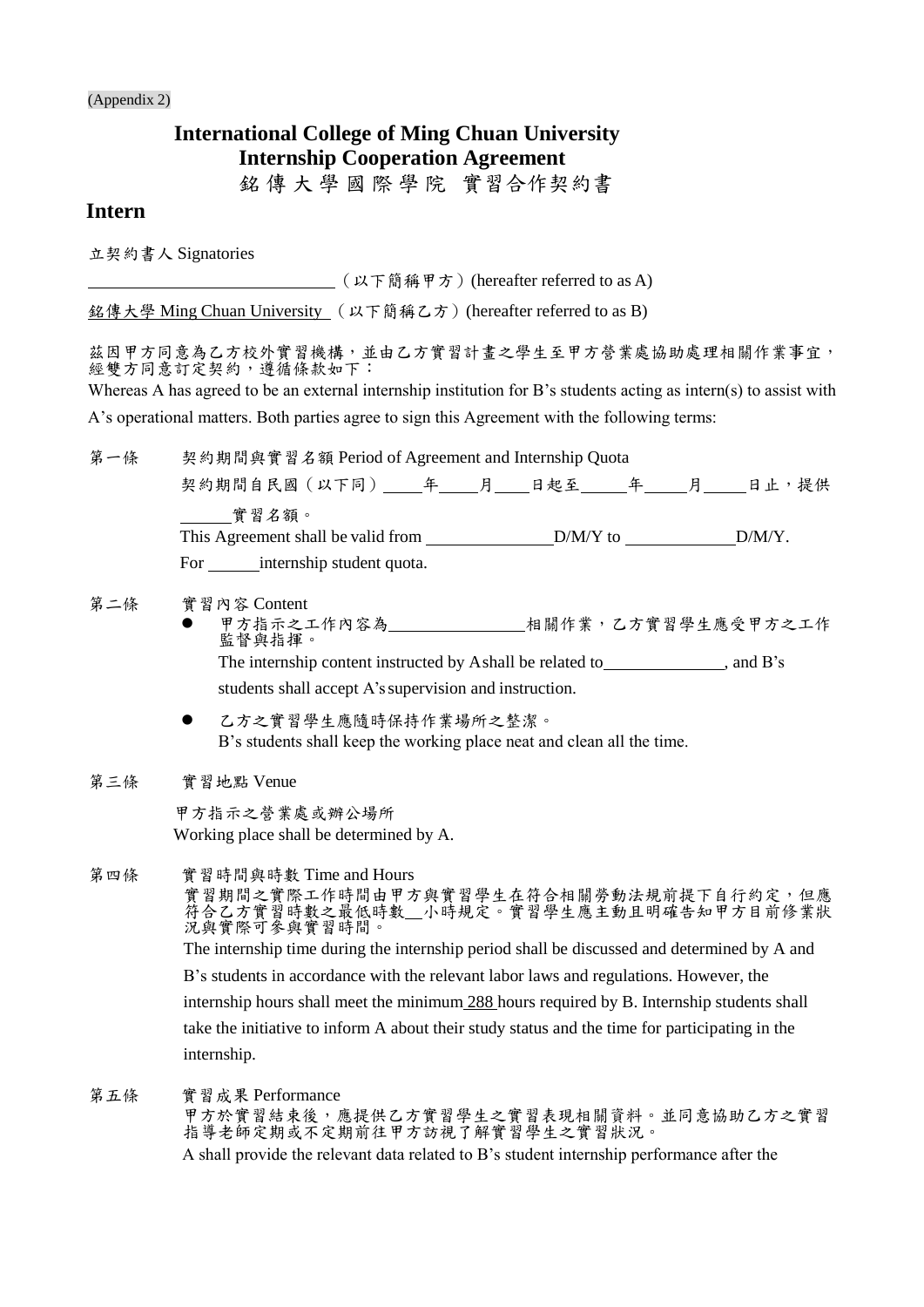internship, and assist B's advisor in scheduled and unscheduled visits at A to understand the work status of internship students.

第六條 特約事項 Special Covenant

(一) 甲方應確保其工作場所之安全性,參與實習學生因執行甲方指示之工作致 本人或第三人傷亡等損害,概由甲方負責。 A shall ensure the security of the working venue and be responsible for any injury to interns or any third person incurred while on the job as directed by A.

- (二) 甲方於實習學生報到時,應即給予職前訓練,並派專人指導。 A shall provide pre-job training and have a specially assigned person to instruct internship students when they report for work.
- (三) 參與實習學生若有違反保密合約、未依規定參與實習、確有不適任之情事、 違反甲方監督管理或有其他足以造成甲方損害之情形者,得隨時終止實習。 During the internship period, in case of any violations related to confidentiality, internship regulations or any inappropriate behavior on the part of internship students that impairs A, A may at any time suspend the internship of the dishonored intern.
- (四) 非經乙方事前書面同意,甲方不得將參與實習學生轉介服務其他單位。 A shall not transfer B's internship students to any other institution without prior written approval from B.
- (五) 基於平等互惠原則,乙方應協助甲方遴選表現優良之同學前往實習、 協助甲方辦理校園徵才、提供校內相關設備,配合辦理各項研習活動。 Based on the principles of fairness and mutual benefit, B shall assist A in: (1) selecting outstanding students to participate in internship, (2) campus recruiting, and (3) providing relevant facilities for holding workshops or any related activities.
- 第七條 智慧財產權 Intellectual Property Rights
	- (一) 本契約所產生之智慧財產權或技術成果由雙方共同持有。 All intellectual property rights and technological achievements created under this internship Agreement shall be possessed by both parties.
	- (二) 本契約所獲致之成果於申請智慧財產權時,授權甲方負責辦理。 For any intellectual property rights created under this internship Agreement to file this application, the parties agree to authorize A to file the application.

第八條 合約終止或解除 Termination or Rescission 甲乙雙方應立即將對方交付之所有文件資料、影本及手抄本返還,並不得自行或提供非 合約當事人使用上述文件。 In case of or termination or rescission of this Agreement, both A and B shall immediately return all related documents, copies and hand-written copies to the other party; the abovementioned materials shall not be used by either party or other people not involved in this Agreement.

第九條 違約責任 Breach Liability 任一方違反本契約定,除本契約另有約定外,經他方限期催告仍未改善者,他方得 以書面終止或解除本契約並請求損害賠償。 If either party breaches this Agreement, except otherwise set out in this Agreement, and fails to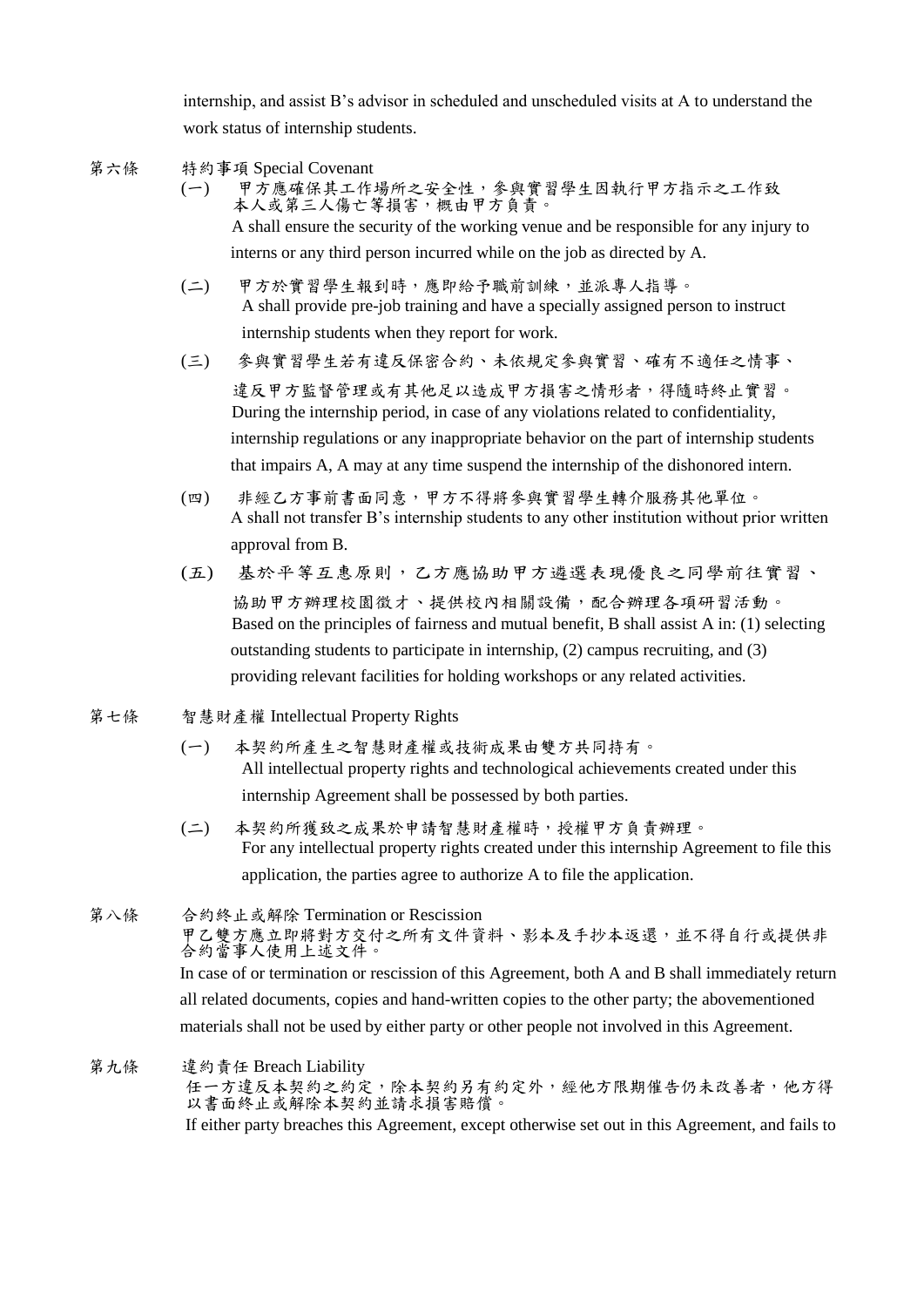improve within the specific time after being asked, the other party may terminate or rescind this Agreement in writing and request compensation.

- 第十條 管轄暨補充規定 Jurisdiction and Supplements 本約未盡事宜,經雙方同意後得以書面協議補充之,或依中華民國法律之相關規定辦理;如 有爭執時,應以台灣士林地方法院為第一審管轄法院。 Any matters not covered in this Agreement may be agreed upon by both parties by puttinginto writing Agreement, or shall be dealt with in accordance with the relevant regulations of laws of the Republic of China. In case of any dispute or controversy that arises, the parties hereby submit and consent to the jurisdiction of Shih-Lin District Court.
- 第十一條 契約收執 Custody

本契約書正本壹份。甲方執正本壹份;乙方執影本壹份為憑。 There shall be one original copy of this Agreement. A shall retain original while B shall keep the copy.





Issue Date: Date Month, Year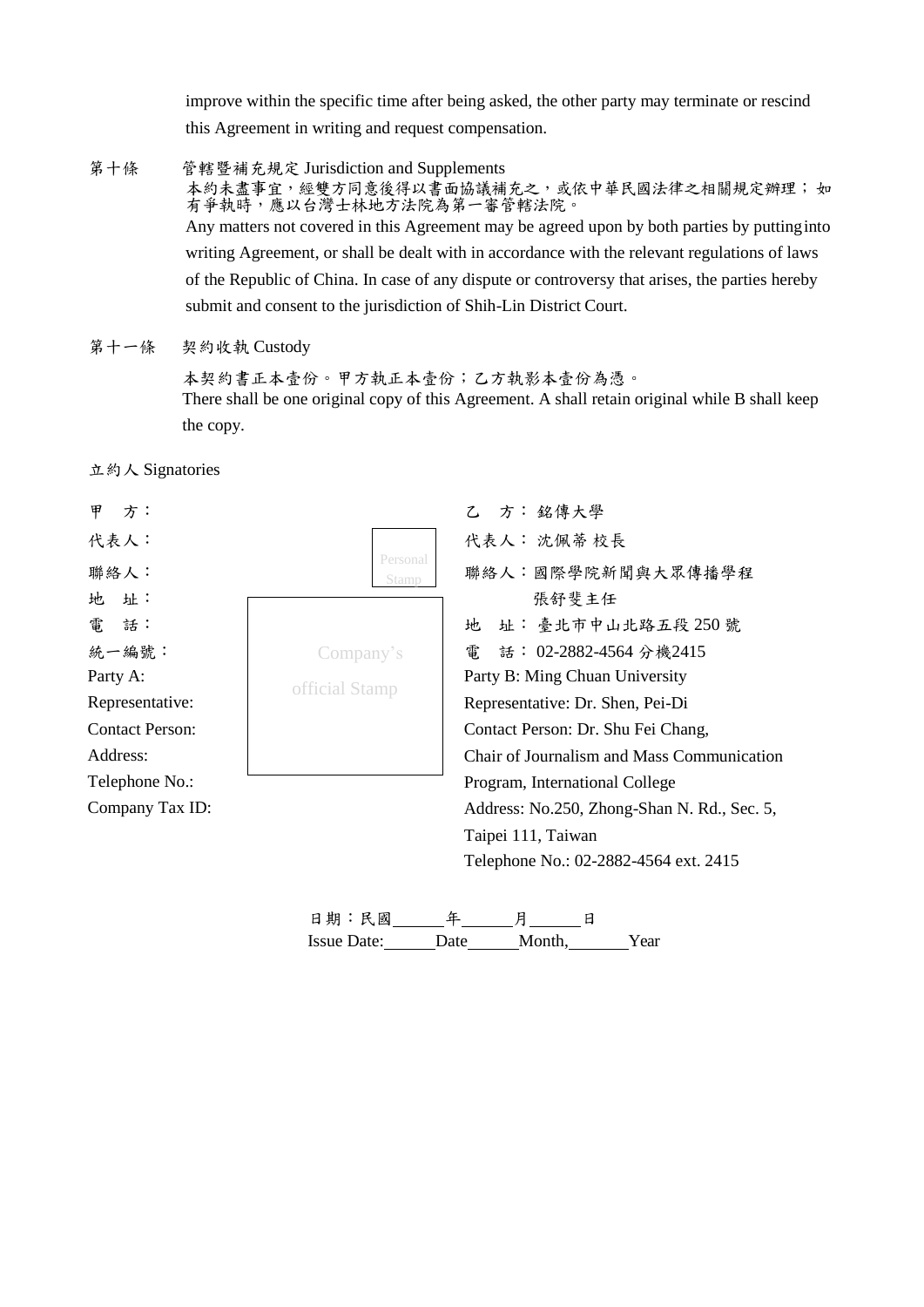# *Guardian's Consent Form*

I agree for my child now studying in Ming Chuan University Journalism and Mass Communication Program to participate in the internship and accept responsibility to coach him/her to obey the rules of off-campus internship. 1. Term of Internship: 2. Internship Enterprise: 3. Parent/Guardian's Supervision Responsibilities: a. To supervise students' punctuality for internship. b. During the internship period, parent/guardian will assist and supervise by phone or in person. 4. Parent/Guardian's Phone: Signature & Date -----------------------------------家長/監護人同意書 茲同意敝子弟 (現就讀國際學院新聞與大眾傳播學程) 參加其本人所安排之校外實習,並負責督促其遵守左列實習規定: 一、實習期間: 二、實習地點: 三、家長/監護人監督: (一)督導學生準時上下班。 (二)實習期間以電話或親自協助督導。 (三)實習期間與校方及實習單位共同督導學生之健康情形。 四、家長連絡方式: \_\_\_\_\_\_\_\_\_\_\_\_\_

簽章/日期: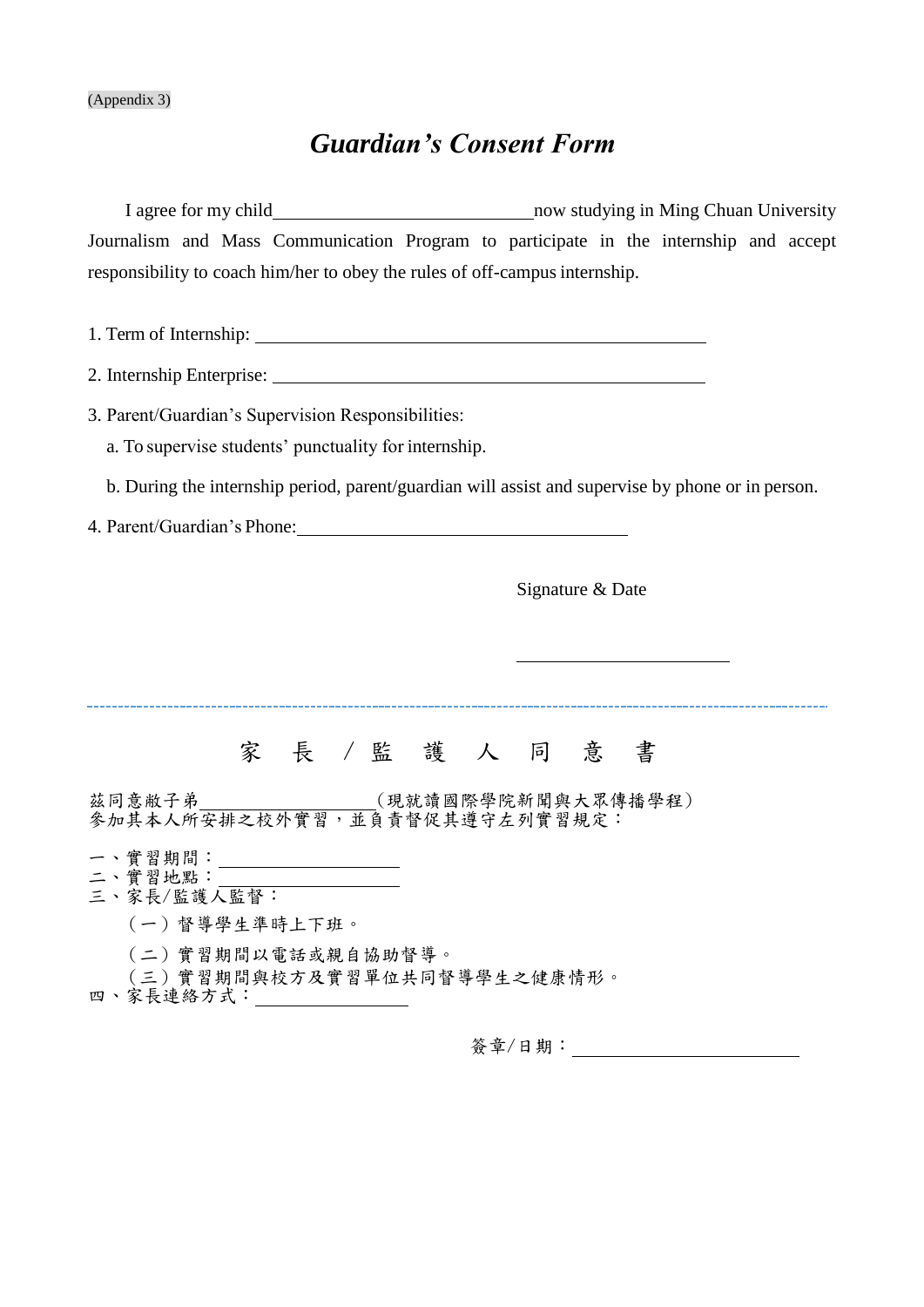#### (Appendix 4)

# *Internship Hourly Record*

To Whom It May Concern:

Thank you for providing an internship opportunity for students of Journalism and Mass Communication Program to help enhance their ability to apply theory to practice. The Hourly Record should accurately reflect the total work time when students interned in your company. After checking it completely, we respectfully request that the supervisor of the department sign his/her name and affix the company seal. Thank you for your support and kind assistance.

感謝您提供本學程學生實習的機會,使傳播理論與實務相互配合。下表為學生在 貴單位實習之工作時數紀錄,煩 請您確認時數無誤後,單位主管或實習督導簽名並蓋公司章。謝謝您的支持及協助。

|                           | <b>Internship Organization</b> |                                       |                  |                                                  |                                       |              |
|---------------------------|--------------------------------|---------------------------------------|------------------|--------------------------------------------------|---------------------------------------|--------------|
|                           | 實習公司                           |                                       |                  |                                                  |                                       |              |
|                           | <b>Department</b>              |                                       |                  |                                                  |                                       |              |
|                           | 實習單位                           |                                       |                  |                                                  |                                       |              |
|                           | <b>Intern/Student Name</b>     |                                       |                  |                                                  |                                       |              |
|                           | 學生姓名                           |                                       |                  |                                                  |                                       |              |
|                           | Date or<br><b>Week</b>         | <b>Time Worked</b><br>$(00:00-00:00)$ | <b>Hours</b>     | Date or<br><b>Week</b>                           | <b>Time Worked</b><br>$(00:00-00:00)$ | <b>Hours</b> |
|                           | 日期/週次                          | 時間                                    | 時數               | 日期/週次                                            | 時間                                    | 時數           |
|                           |                                |                                       |                  |                                                  |                                       |              |
|                           |                                |                                       |                  |                                                  |                                       |              |
|                           |                                |                                       |                  |                                                  |                                       |              |
| <b>Record</b>             |                                |                                       |                  |                                                  |                                       |              |
|                           |                                |                                       |                  |                                                  |                                       |              |
| 記錄表                       |                                |                                       |                  |                                                  |                                       |              |
|                           |                                |                                       |                  |                                                  |                                       |              |
|                           |                                |                                       |                  |                                                  |                                       |              |
|                           |                                |                                       |                  |                                                  |                                       |              |
|                           |                                |                                       |                  |                                                  |                                       |              |
|                           |                                |                                       |                  |                                                  |                                       |              |
|                           |                                |                                       |                  |                                                  |                                       |              |
|                           |                                |                                       |                  |                                                  |                                       |              |
|                           |                                |                                       |                  |                                                  |                                       |              |
|                           |                                |                                       |                  |                                                  |                                       |              |
|                           |                                |                                       |                  |                                                  |                                       |              |
|                           |                                |                                       |                  |                                                  |                                       |              |
|                           |                                |                                       |                  |                                                  |                                       |              |
| <b>Total Hours</b><br>總時數 |                                |                                       | <b>Signature</b> | Supervisor's<br><b>or</b><br><b>Company Seal</b> |                                       |              |
|                           |                                |                                       |                  | 實習督導簽名或蓋章                                        |                                       |              |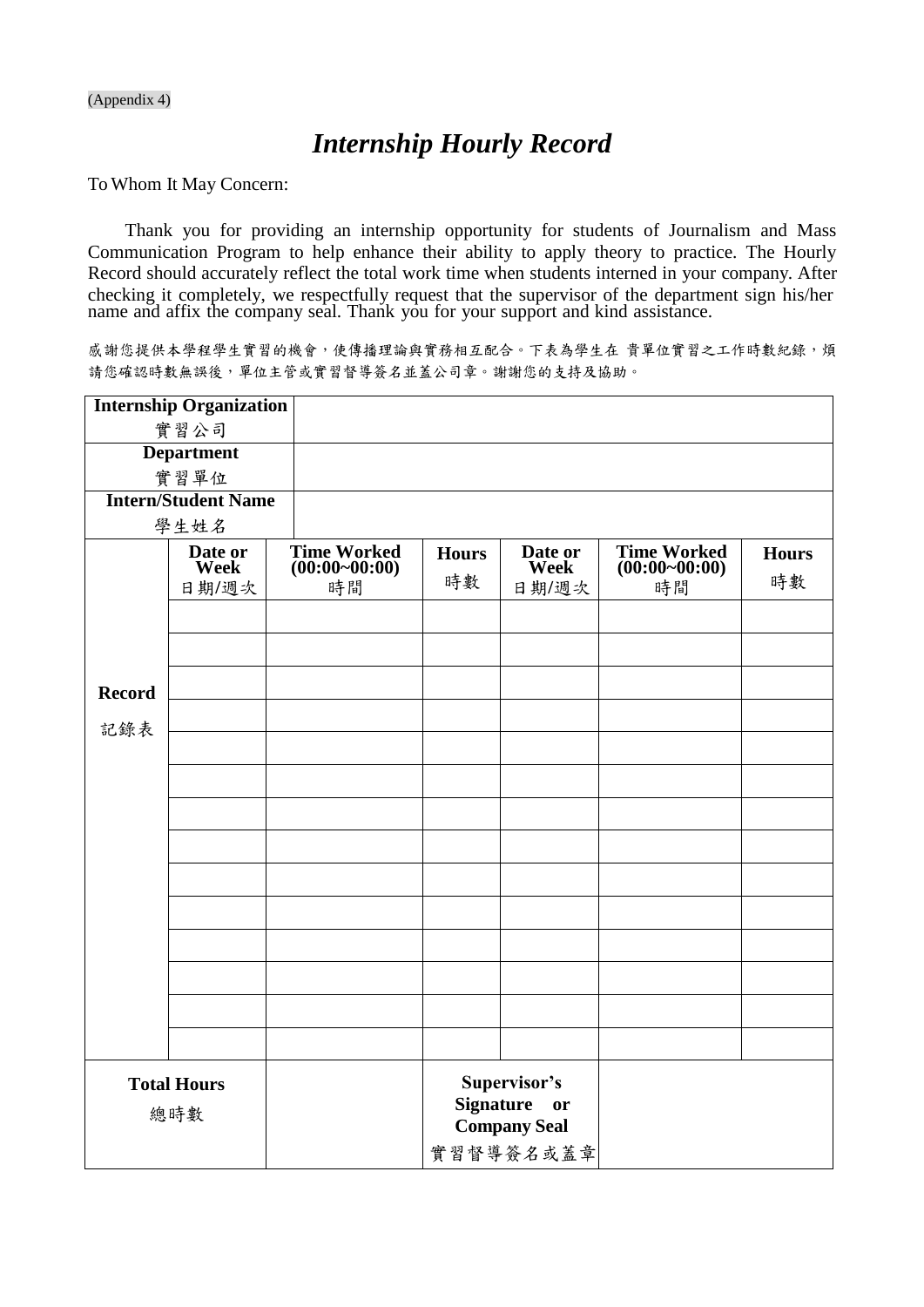| <b>Ming Chuan University International College</b> |                                            |            |  |  |  |
|----------------------------------------------------|--------------------------------------------|------------|--|--|--|
|                                                    | <b>Proof of Internship Overtime Record</b> |            |  |  |  |
| <b>Student Name</b>                                | Student ID                                 |            |  |  |  |
| <b>Internship Enterprise</b>                       |                                            | Department |  |  |  |
| Overtime                                           | Date:                                      |            |  |  |  |
|                                                    | Hours:                                     |            |  |  |  |
| <b>Overtime Reason</b>                             |                                            |            |  |  |  |
| Supervisor's                                       | Name:                                      | Title:     |  |  |  |
| Signature<br>Department seal<br>Date:              |                                            |            |  |  |  |

**(Please fill in overtime hours and reasons, with department supervisor's permission and signature. Only 0.5- 2hours per day can be recognized, and each week is limited to not more than 12 overtime hours. The certificate should accompany the hourly record.)**

| <b>Ming Chuan University International College</b> |                 |                 |  |  |
|----------------------------------------------------|-----------------|-----------------|--|--|
| <b>Proof of Internship Overtime Record</b>         |                 |                 |  |  |
| <b>Student Name</b>                                |                 | Student ID      |  |  |
| Internship<br>Enterprise                           |                 | Department      |  |  |
| Overtime                                           | Date:<br>Hours: |                 |  |  |
| <b>Overtime Reason</b>                             |                 |                 |  |  |
| Supervisor's                                       | Name:           | Title:          |  |  |
| Signature                                          | Date:           | Department seal |  |  |

**(Please fill in overtime hours and reasons, with department supervisor's permission and signature. Only 0.5-2 hours per day can be recognized, and each week is limited to not more than 12 overtime hours. The certificate should accompany the hourly record.)**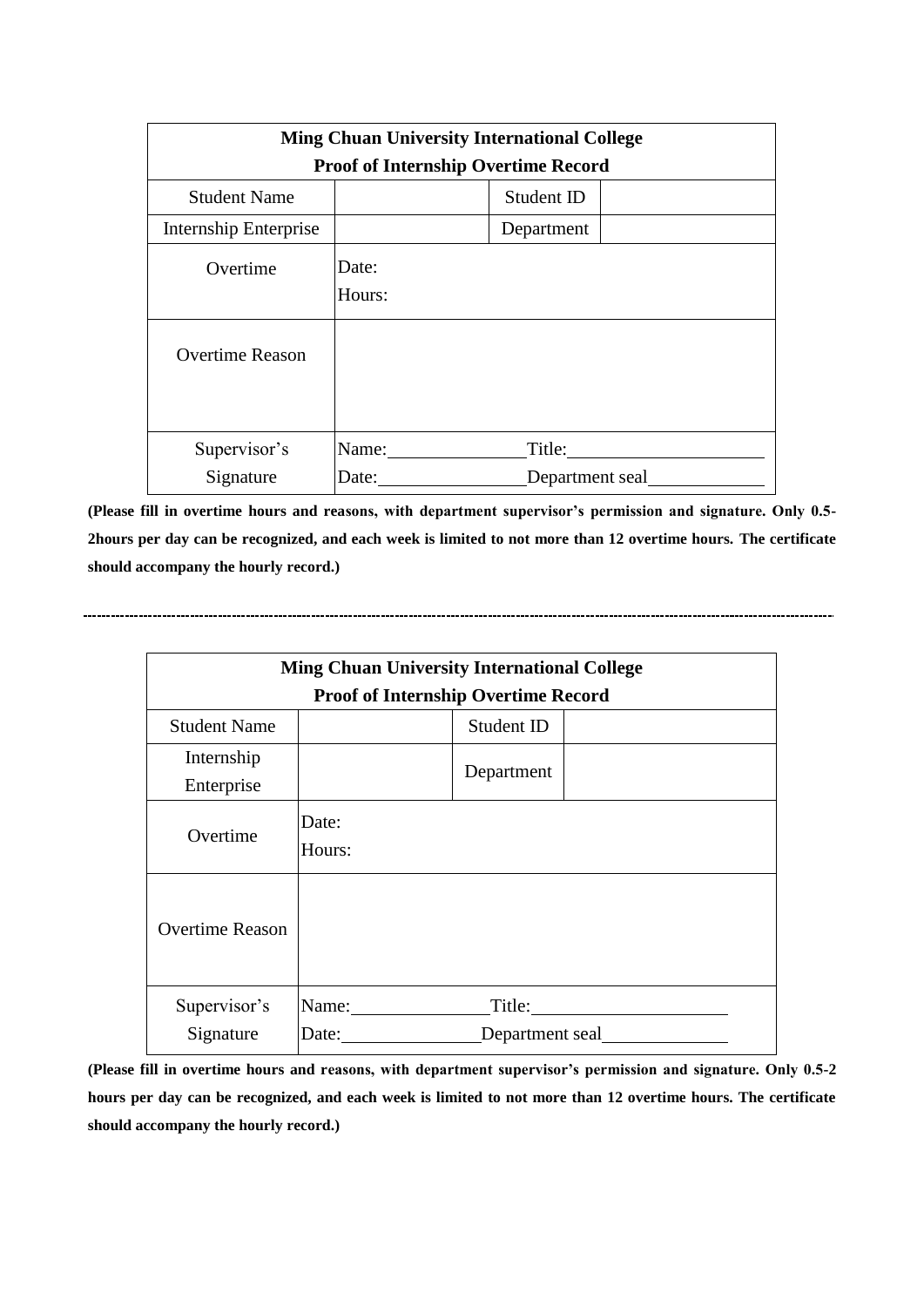#### (Appendix 5)

# *Internship Report Form*

#### **Content Outline**

#### **A. Introduction**

- (1) Internship Period:
- (2) Internship Organization: Internship Department:
	- Internship Address:
	- Telephone Number:

Supervisor:

(3) Internship Motivation (why you choose this internship organization, etc….)

### **B.** M**ain Body**

(1) Introduction of the working place

Enterprise culture, organization, departments, products, and image, etc.

(2) The operation flow path (work procedure)

Short description of the internship unit operations and work description (Your internship duties, output, results etc).

### **C. Review of Learning (Impact/Highlights) and Suggestions (Feedback)**

- (1) Review of skills and learning developed during Internship
- (2) Suggestions and feedback for both the internship placement and organizational program For example; what research should be done in preparation, what attitude should be employed, or how can the intern company improve their internship system, etc.

### **D. Appendix**

Include 3-5 photos taken during the internship period. Similarly copies of any drafts or final products that you developed during the internship period, should be included in this section

### **E. Format**

- 1. Presented in Microsoft Word format, a printed A4 paper report must be submitted by the required date.
- 2. A front cover must be attached with the MCU logo. Similarly a Contents Page must be included.
- 3. Other details:

Font: Times New Roman, size 12

Labels: Consistent use of italics, bold and underlining to determine headings and sub-

headings Length: 3,500 words, with page numbers added at the bottom of each page

Page Setup: Margins: top/bottom 2.54 cm, left/right 3.17cm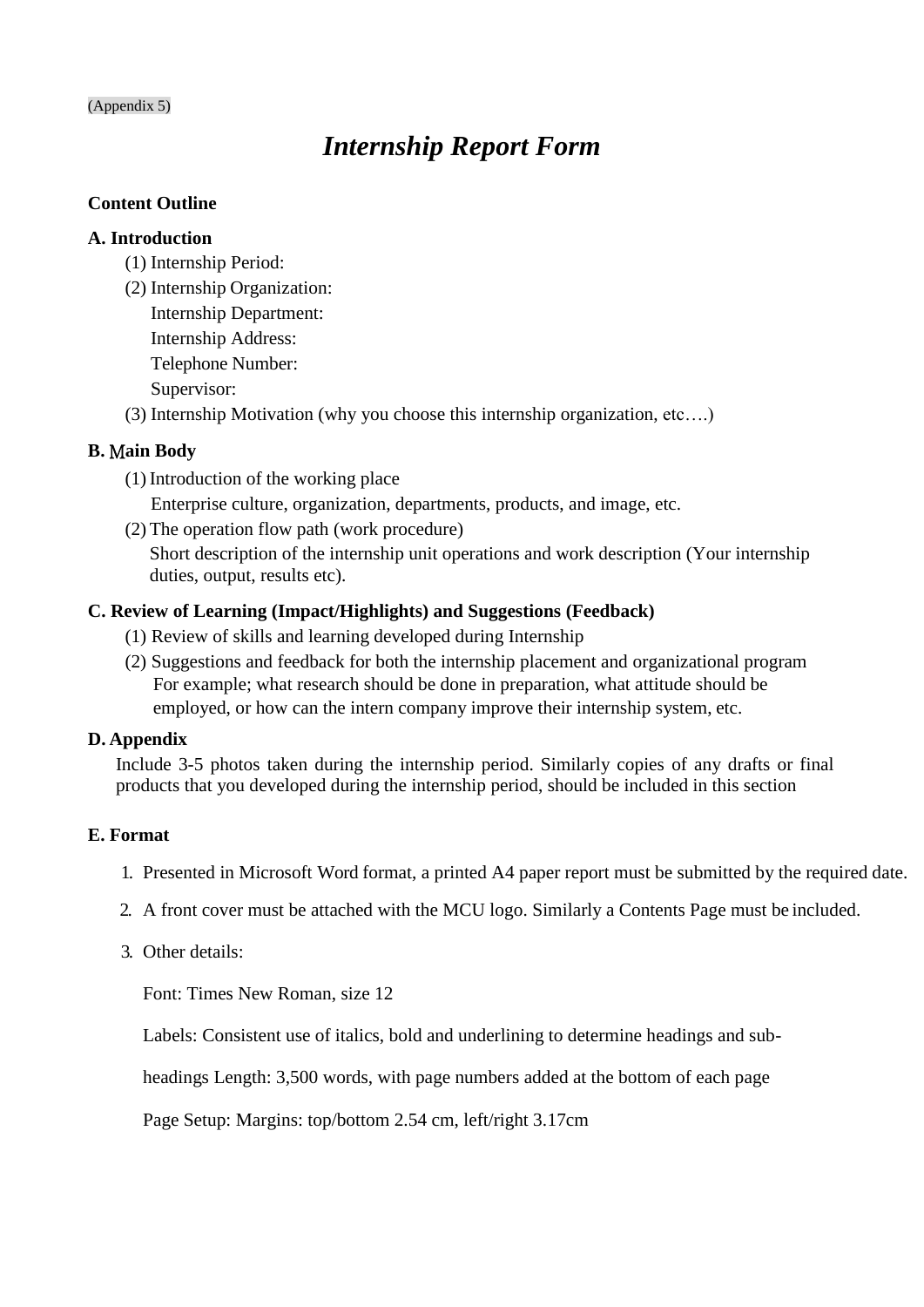# **Internship Flow Chart**

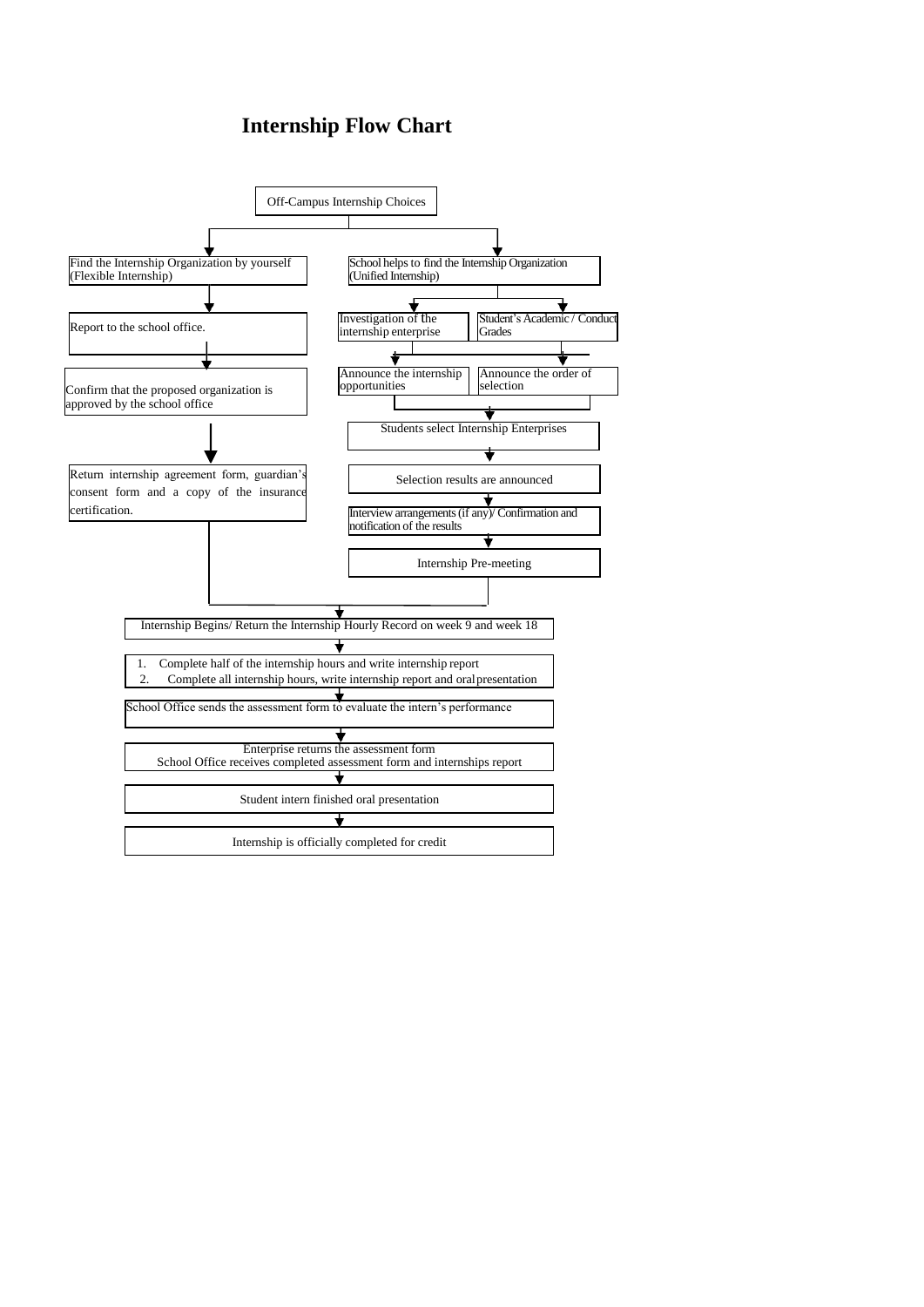# *Internship Evaluation Form* 實習評分表

| Information of the<br>intern student<br>實習學生資料 |                       |                         |  |
|------------------------------------------------|-----------------------|-------------------------|--|
| Information of the                             | Name of Organization  |                         |  |
| intern unit                                    | 公司/部門名稱               |                         |  |
| 實習單位資料                                         | Location              | Taiwan 台灣<br>$\Box$     |  |
|                                                | 地點                    | Overseas 海外 (<br>$\Box$ |  |
|                                                | Name of Supervisor    |                         |  |
|                                                | 督導/主管                 |                         |  |
|                                                | <b>Contact Number</b> |                         |  |
|                                                | 連絡電話                  |                         |  |
|                                                | Contact E-mail        |                         |  |
|                                                | 聯絡信箱                  |                         |  |

Please grade the intern below and write a statement concerning the intern's performance in your organization. And finally return this form to the secretary of Journalism and Mass Communication Program at MCU's address: No.250 Zhong-Shan N. Rd., Sec. 5, Taipei 111

| 請實習督導或主管依據以下考核項目評分並填寫評語,最後送回銘傳國際學院/新聞與大眾傳播學位學 |  |
|-----------------------------------------------|--|
| 程 林姿呈秘書 (地址:111 台北市士林區中山北路五段 250 號)           |  |

| Items 項目                                      | Description 說明                                                                                                                                                                                                                               |
|-----------------------------------------------|----------------------------------------------------------------------------------------------------------------------------------------------------------------------------------------------------------------------------------------------|
| Attendance (40%)<br>考勤狀況                      | Arrive late/ Leave early 遲到/早退<br>$\overline{\phantom{m}}$<br>Personal leave/ Sick leave 事/病假<br>٠<br>Absent 曠職<br>٠                                                                                                                         |
| <b>Work Performance (60%)</b><br>工作表現         | Professional Knowledge and skills 專業技能<br>$\overline{\phantom{m}}$<br>Compliance 服從<br>٠<br>Cooperation/Team work 團隊合作<br>۰<br>Responsibility 責任感<br>٠<br>Learning Attitude 學習態度<br>٠<br>Enthusiasm at work 服務熱忱<br>$\overline{\phantom{a}}$ |
| <b>Total Grade</b><br>總分                      |                                                                                                                                                                                                                                              |
| Other Comments 其他評語<br>Signature & Date 簽章/日期 |                                                                                                                                                                                                                                              |